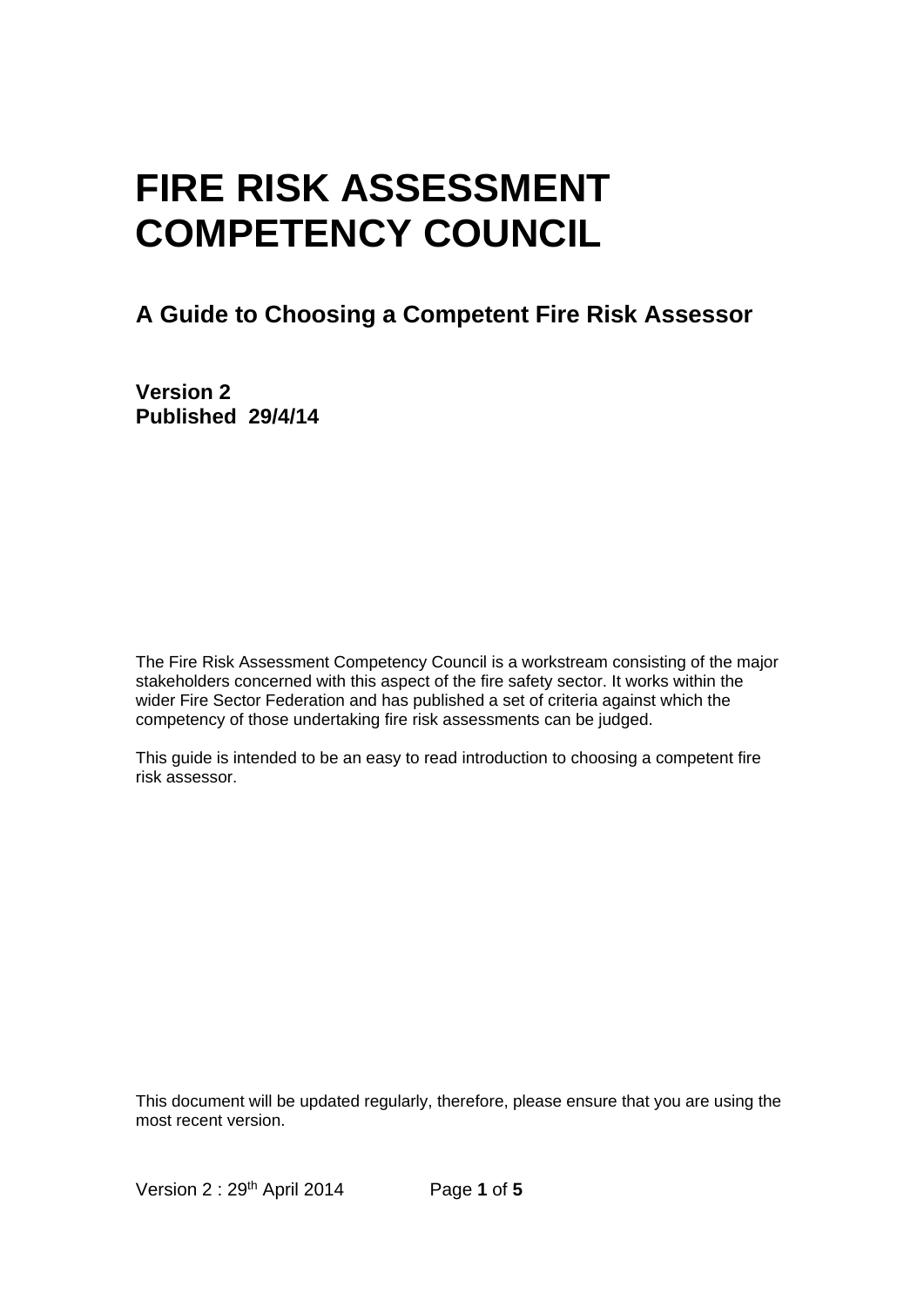## **Choosing a Competent Fire Risk Assessor**

Fire safety legislation in the United Kingdom applies generally to all non-domestic premises. This includes all commercial premises and workplaces, including those managed by voluntary organisations and the self-employed and all premises to which the public have access, including, in England and Wales, the common parts of multioccupied residential buildings such as flats and houses in multiple occupation.

If you are an employer, then you will have a duty under the appropriate fire safety legislation to carry out a fire risk assessment. Similarly, if you occupy or otherwise have a degree of control over any non-domestic premises (or if empty and you own it), then you are likely to have this duty.

This guide is provided to help those with this responsibility (referred to as 'duty holders' in this document) decide who should carry out a fire risk assessment so that the premises comply with the applicable fire safety legislation:

- In England and Wales the Regulatory Reform (Fire Safety) Order 2005. www.gov.uk/workplace-fire-safety-your-responsibilities/who-is-responsible
- In Scotland the Fire (Scotland Act) 2005 and the Fire Safety (Scotland) Regulations 2006 www.firelawscotland.org
- In Northern Ireland the Fire and Rescue Services (Northern Ireland) Order 2006 and the Fire Safety Regulations (Northern Ireland) 2010 www.nifrs.org/firesafe/

A fire risk assessment identifies possible hazards as well as the actions you need to take to keep the people on your premises safe. It needs to be kept up to date and reviewed on a regular basis, in particular when something changes that could affect fire safety or you have any other reason to suspect that it is no longer valid (e.g. a change in occupancy, in the building, in nature of contents or after a fire).

#### **Can I do it myself?**

Duty holders – particularly in small or low-risk premises - may be able to carry out their own fire risk assessment, using guidance available on the websites listed above.

Those carrying out a fire risk assessment must be satisfied that they are able to:

- Identify the fire hazards (i.e. potential causes of fire)
- Identify people at risk
- Evaluate fire safety measures provided and/or required to protect people (e.g. escape routes and fire alarm systems)
- Review the arrangements for management of fire safety (e.g. fire procedures, staff training and fire drills, maintenance of fire precautions, etc.)
- Formulate an action plan
- Record the significant findings and, if necessary, implement an action plan
- Keep the assessment up to date.

Doing the assessment in house has the advantage of ensuring that you own and understand the precautions you need to take to protect people adequately.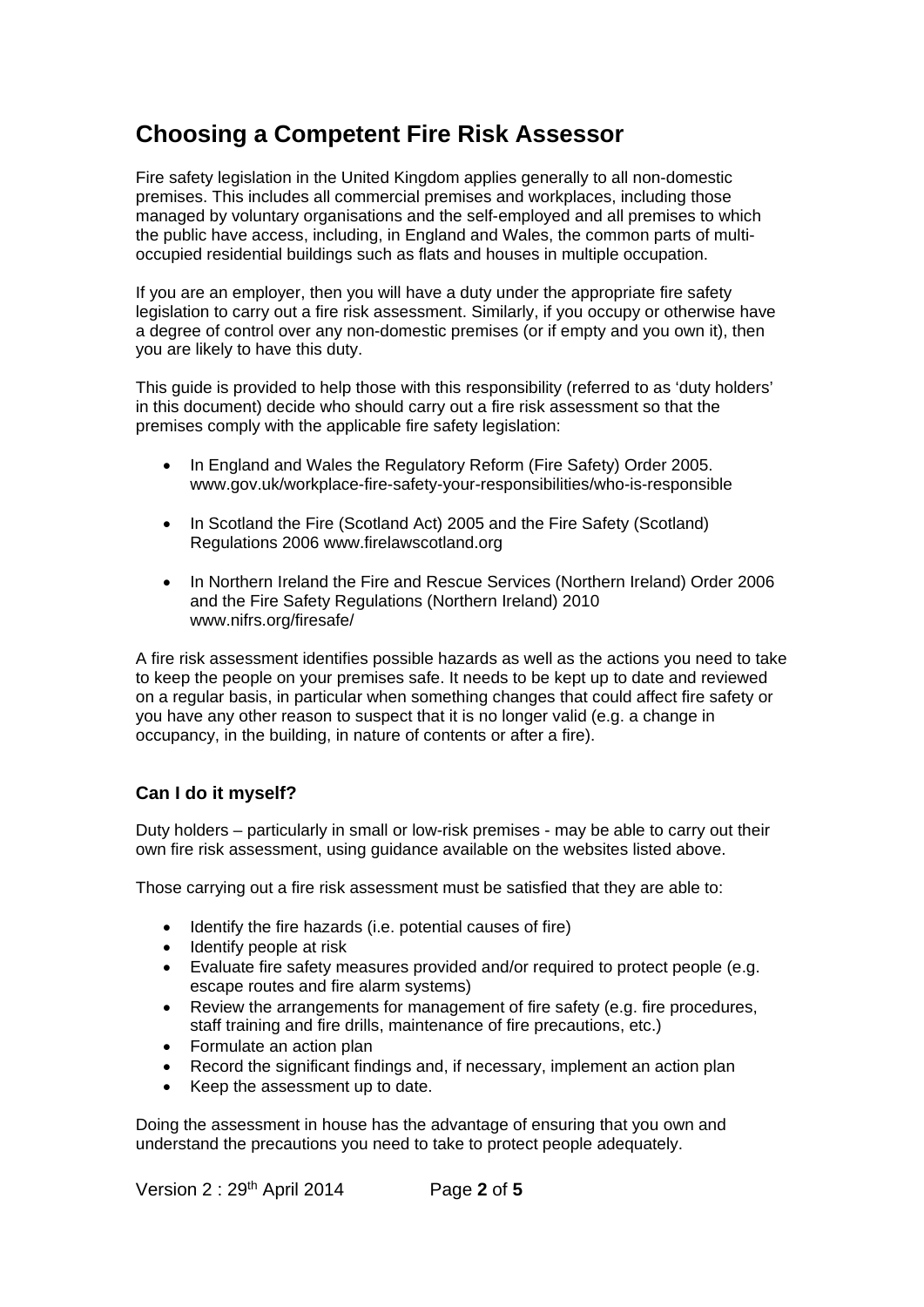You need, however, to know your limits. If you feel, having read the guidance, that you do not have an appropriate knowledge or understanding of fire safety and the risk to people from fire to comply effectively with the legislative requirements; or, that you are unable to invest sufficient time and resources to do justice to this important task, you will need to appoint a specialist to carry out the risk assessment for you. Such a specialist must identify the fire safety measures that need to be in place. You should maintain close involvement in the process.

#### **Appointing a specialist to carry out a fire risk assessment**

No matter who carries out the fire risk assessment the duty holder retains the responsibility for ensuring the adequacy of that assessment. If employing a specialist to undertake your fire risk assessment, whilst you are not expected to be an expert in fire safety, you should make reasonable checks to ensure that they are competent to do the job properly.

There are some simple steps and precautions you can take to help verify the competence and suitability of a prospective fire risk assessor:

- Be satisfied that the fire risk assessor providing this service is competent to do so. We recommend you check that those providing this service have independent registration with, or certification from, a professional or certification body and that they meet the competency criteria established by the Fire Risk Assessment Competency Council (see list below)
- Check that they have experience of undertaking fire risk assessments for your kind of business and premises
- Request references from previous clients in premises of your type; ask these clients if they were satisfied and if any problems were later identified

You should also undertake the following:

- Ensure that the scope of the work you want carried out is agreed in writing.
- Ensure that you provide the assessor with access to all areas of the premises and with all relevant information
- Obtain alternative quotes make sure they all cover the same scope, so you can compare like with like
- Ask for proof that they have sufficient professional indemnity insurance, public liability insurance and assure yourself that the fire risk assessor is impartial and you have access to a complaints procedure if necessary
- Ensure you have adequate records of the steps you took in selecting your fire risk assessor.

*Note : Fire and Rescue Authorities enforce fire safety legislation for the vast majority of premises. They will not complete a fire risk assessment for you. However, if you have completed a fire risk assessment and you are concerned about its suitability, you may approach your local Fire and Rescue Service for advice and guidance.*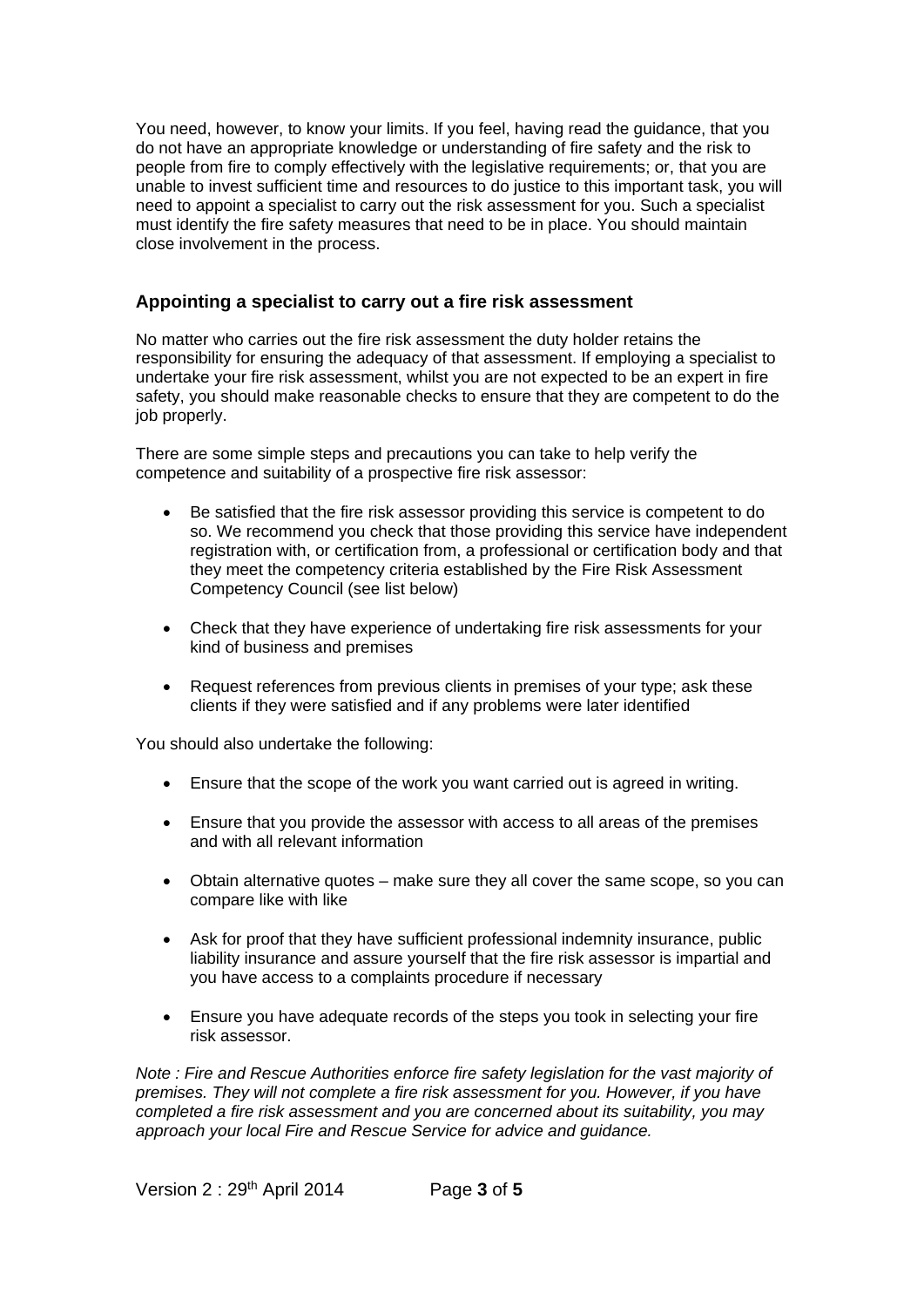#### **How to find a competent fire risk assessor**

It is important that the person who carries out the fire risk assessment is competent. There are two principal methods by which people can demonstrate their competence;

- Professional Body Registration schemes
- Certification by a Certification Body that is UKAS accredited for the activity.

It is also important that the company for whom the fire risk assessor works has adequate management systems in place, even if the fire risk assessor is self employed. Competence of a company to deliver fire risk assessments can be demonstrated by third party certification of the company by a UKAS accredited Certification Body.

Appendix 1 contains a list of Professional Bodies that operate Registration schemes and Certification Bodies that operate Certification schemes for fire risk assessors and fire risk assessment companies

The Fire Risk Assessment Competency Council recommends the use of fire risk assessment companies, including sole traders, which are third party certificated to appropriate schemes operated by Certification Bodies which have been UKAS accredited to certificate against such schemes.

As a duty holder, you do not need to be an expert in registration and certification schemes. The following information will give you a better understanding of these schemes and how they operate.

A '**scheme'** – identifies what needs to be assessed and what methods of assessment are used. As noted above, there are a number of schemes relating to fire risk assessment:

- A 'company' scheme is operated by a certification body and looks at the competence of personnel and the management systems within the company.
- A 'person certification' scheme is operated by a certification body and is concerned with the competency of the individual and not the competency of a company
- A 'professional body' scheme is operated by a professional body and is concerned with the competency of the individual and not the competency of a company.

All schemes maintain a register, which lists the individuals or companies that have been assessed to meet the requirements of the scheme.

**Certification Bodies** – Assess the fire risk assessor (individual or company) against the requirements of a 'scheme'.

The role of the United Kingdom Accreditation Service (UKAS) is to accredit third party Certification Bodies for the certification work they carry out. UKAS is the national accreditation body recognized by Government for this purpose. UKAS accredit Certification Bodies, against internationally agreed standards, to confirm they are assessing correctly against 'scheme' requirements.